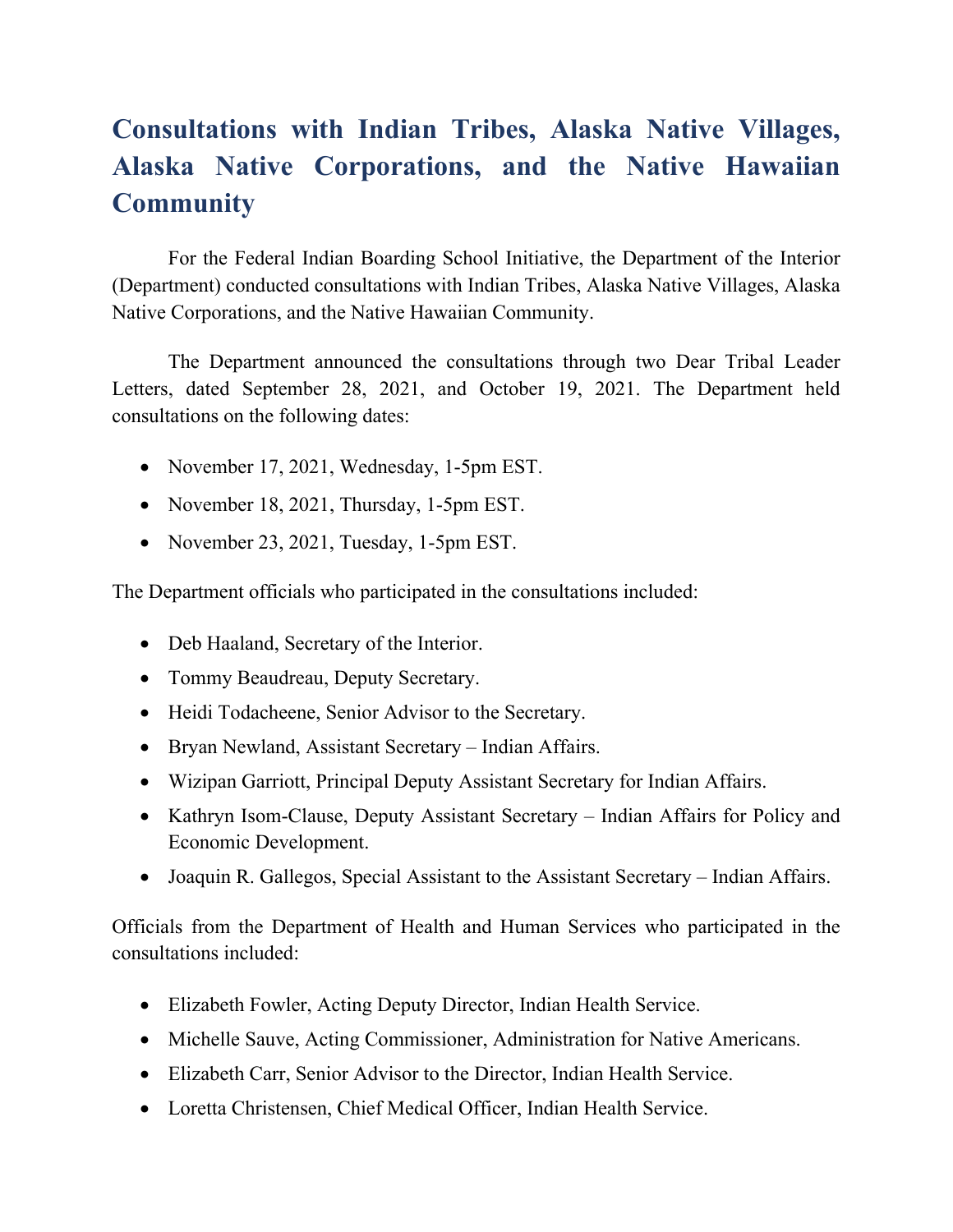The Department engaged approximately 707 participants during consultation sessions.

The Department provided the following topics for consultation participants to address in discussion or written comments:

- 1. Appropriate protocols on handling sensitive information in existing records;
- 2. Ways to address cultural concerns and handling of information generated from existing records or from potential sitework activities;
- 3. Potential repatriation of human remains, including cultural concerns and compliance with the Native American Graves Protection and Repatriation Act;
- 4. Future policy and procedure implementation to protect burial sites, locations, confidential information, and culturally sensitive information;
- 5. Management of sites of former boarding schools;
- 6. Privacy issues or cultural concerns to be identified as part of the Initiative; and
- 7. Other issues the Department should address in its review.

The Department received and analyzed approximately 68 written comments on the Federal Indian Boarding School Initiative. Main consultation themes included, but were not limited to, the following:

# **Involvement of Indian Tribes, Alaska Native Villages, Alaska Native Corporations, and the Native Hawaiian Community**

The Department received comments advising that it involve Indian Tribes, Alaska Native Villages, Alaska Native Corporations, and the Native Hawaiian Community throughout the Federal Indian Boarding School Initiative, including planning, implementation, and future site work. The Department also received comments describing the value and endangered nature of Indian boarding school attendees' first-hand experiences and Tribal experts on the Federal Indian boarding school system. The Department received additional comments supporting (1) overall and site-specific Tribal consultation, (2) Tribal involvement in Indian boarding school site management during review processes, (3) long-term accessibility of information derived from the investigation, and (4) inclusion of Tribal perspectives in presenting investigation findings.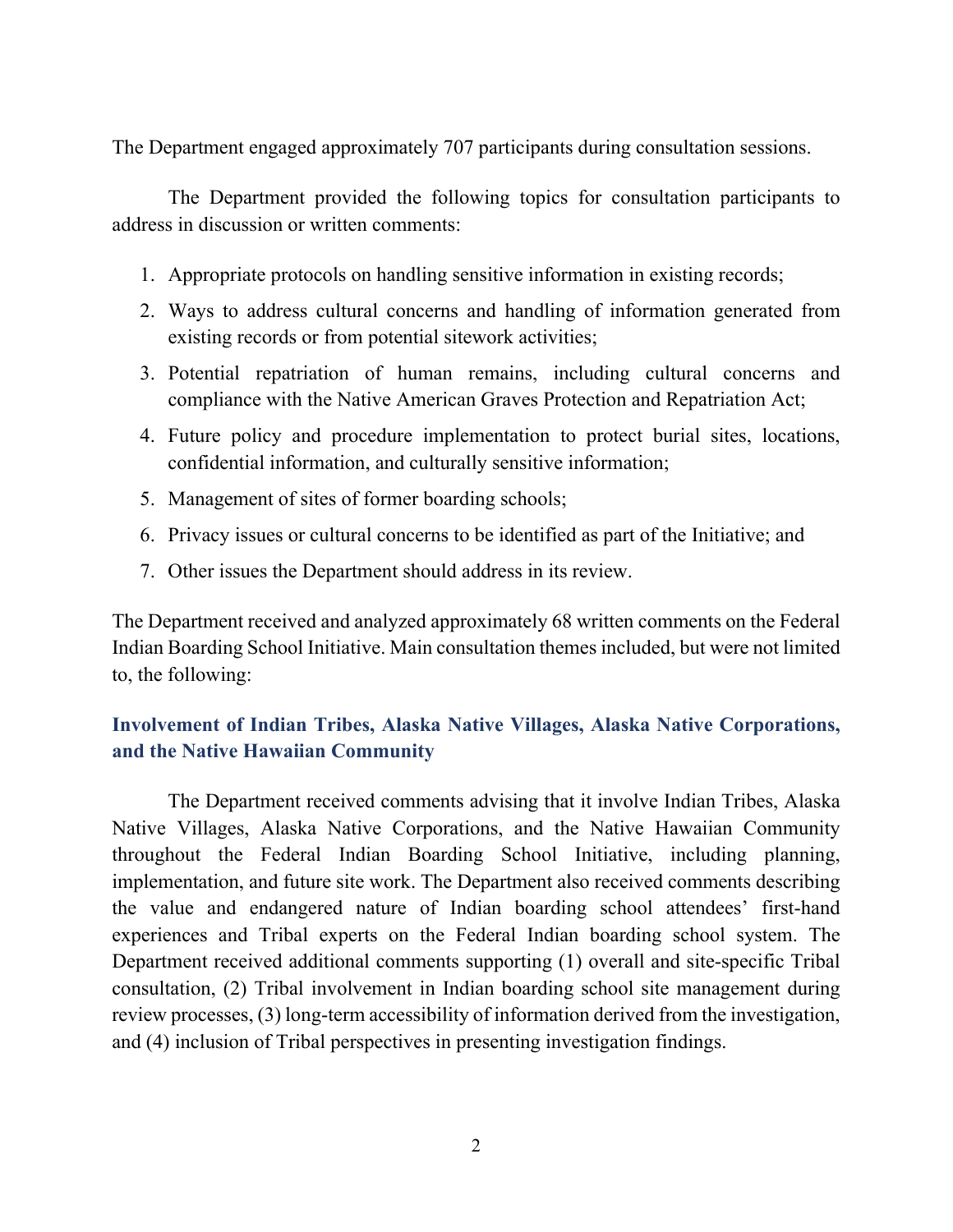#### **Handling Sensitive Information**

The Department received comments spotlighting Tribal priorities to secure sensitive information obtained from existing records and at school locations, including marked and unmarked burial sites, to develop protocols to access Federal Indian boarding school system information, and to protect sensitive information from Freedom of Information Act requests and other disclosures, including Tribal communications regarding Federal Indian boarding schools to prevent grave-robbing, vandalism, and other disturbances to Indian burial sites. The Department also received comments supporting mechanisms to access sensitive information not in control of the Federal Government, including those under State, local, religious, institutional, or organizational control.

#### **Protecting Marked and Unmarked Burial Sites**

The Department received comments requesting Federal protection of cemeteries and marked and unmarked burial sites including location information, use of physical barriers like fencing or security to prevent looting, vandalism, or other disrespectful activities; site maintenance including landscaping and cleaning; and preserving or installing gravestones, memorials, or markers. The Department also received comments addressing the need for Indian Tribes, Alaska Native Villages, and the Native Hawaiian Community to maintain access to Federal Indian boarding school burial sites to conduct religious activities and ceremonies including for known and unknown human remains.

## **Human Remains and Native American Graves Protection and Repatriation Act (NAGPRA)**

The Department received comments describing concerns for the handling of remains of any Federal Indian boarding school attendees that may be discovered and the need for broad policies for Indian Tribes, Alaska Native Villages, and the Native Hawaiian Community to honor, mourn, and care for any discovered remains, including options to repatriate or disinter and leave human remains buried at their current location depending on Tribal protocol. The Department received comments supporting renewed guidance on NAGPRA applicability to human remains discovered at various marked and unmarked burial sites, including enforcement. The Department also received comments advancing broad interpretation and application of the NAGPRA, Archeological Resources Protection Act, and National Historic Preservation Act, and revising laws as needed to promote maximum protection for Federal Indian boarding school sites and marked and unmarked burial sites.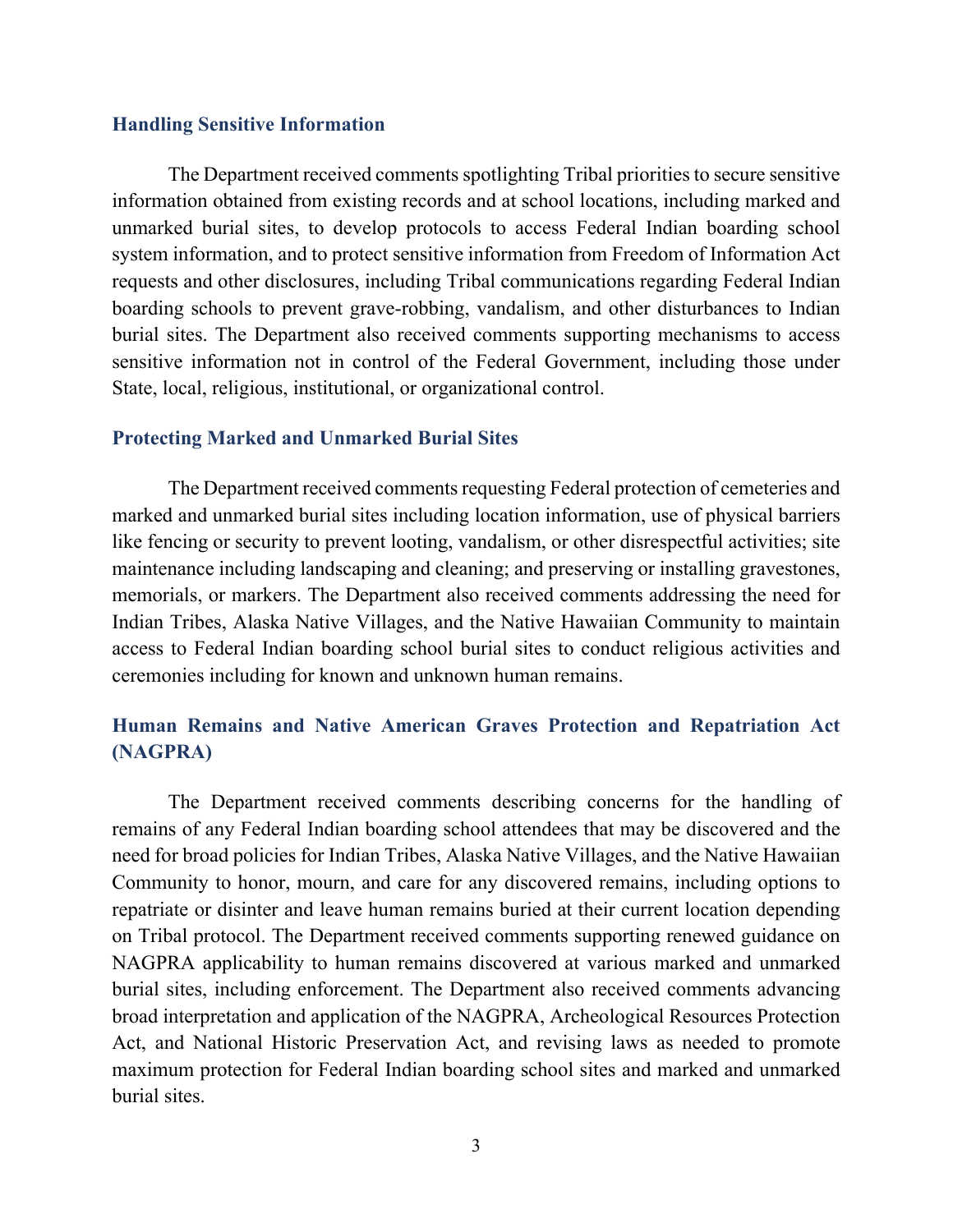## **Cultural Differences Among Indian Tribes, Alaska Native Villages, and the Native Hawaiian Community**

The Department received comments specifying that there is variance in cultural beliefs, protocols, and preferences across Indian Country regarding repatriation or disinterment. The Department also received comments supporting departmental recognition of those differences in decision-making and policymaking throughout the Federal Indian Boarding School Initiative, including for future site work.

#### **Identifying Human Remains**

The Department received comments affirming the priority to determine the identities of Federal Indian boarding school attendees, including names and Tribal affiliations, including for those interred at marked or unmarked burial sites, and the locations of marked and unmarked burial sites, and the need to communicate with and notify Indian Tribes, Alaska Native Villages, Alaska Native Corporations, and the Native Hawaiian Community of any relevant findings. The Department also received comments encouraging collaboration with archivists and other officials across Indian Country and the Native Hawaiian Community that have performed prior identification work of Federal Indian boarding school attendees and marked and unmarked burial sites. The Department received additional comments recommending departmental support for funding and deployment of ground-penetrating radar at sites across the Federal Indian boarding school system.

#### **Involvement of External Experts**

The Department received comments supporting departmental use of outside experts or contractors in achieving the Federal Indian Boarding School Initiative, including for data analysis, and Tribal inclusion in selecting any experts. The Department also received comments supporting congressional endorsement and departmental creation of a representative advisory group of Tribal experts, like the Advisory Committee on Minority Veterans that supports the Department of Veterans Affairs.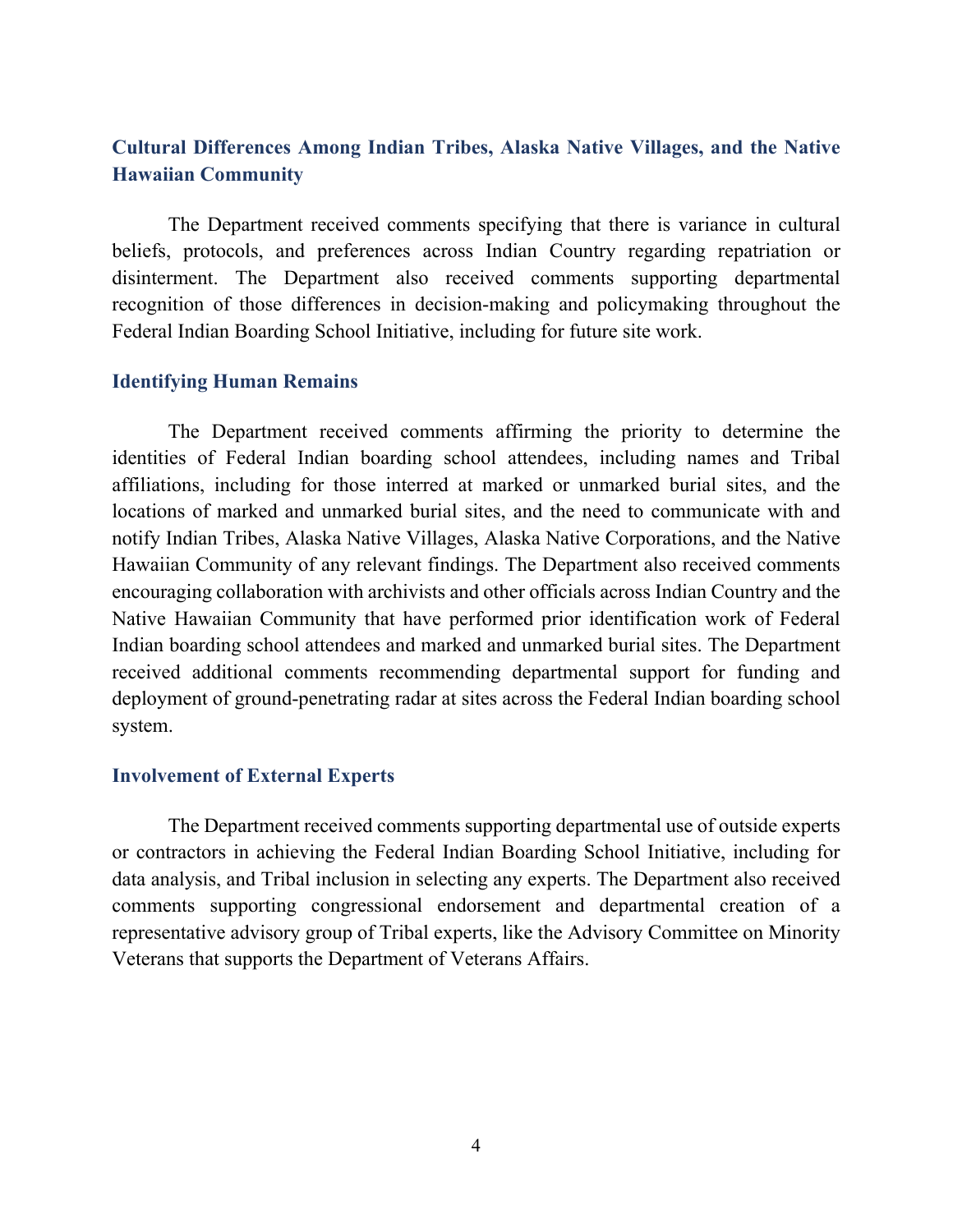#### **Federal Indian Boarding School Initiative Scope**

The Department received comments supporting additional Federal Indian Boarding School Initiative actions past the initial reporting stage, requesting an accounting of Indian lands, including those established under Indian treaties, annuities, and allotments used to support Federal Indian boarding schools, suggesting the investigation (1) expand the definition of "Federal Indian boarding school" to examine Indian boarding schools beyond those under Federal control, operation, or support; (2) evaluate Indian day schools, as the pre-cursor Indian education institutions to Indian boarding schools; and (3) contemplate Federal Indian boarding schools that impacted Indian Tribes not federally recognized. The Department also received comments affirming the priority to review boarding schools that impacted Native Hawaiians in the Initiative's scope of review.

The Department received additional comments suggesting the investigation consider any positive impacts of the Federal Indian boarding school system and distinguish between historical Federal Indian boarding schools and current schools under the Bureau of Indian Education, including off-reservation boarding schools, many of which provide high-quality, culturally relevant education to American Indian and Alaska Native students.

Other comments covering the scope of the Federal Indian Boarding School Initiative include the need to plan for engaging non-Federal entities that founded, operated, or currently control sites of other Indian boarding schools and promoting Federal and Tribal access to relevant documents and information, including those related to the identities of attendees and possible marked and unmarked burial sites, and the need to protect and preserve Indian boarding school sites, including structures. The Department also received comments supporting exploration of Tribal co-management of Federal Indian boarding school sites currently on Federal lands.

The Department also received comments supporting assessment of the impacts of the Federal Indian boarding school system, including associated laws and policies on surviving attendees, descendants, and Indian Tribes, Alaska Native Villages, Alaska Native Corporations, and the Native Hawaiian Community and engaging relevant sister agencies in any assessment, including the Department of Defense, as the successor agency to the Department of War, and Department of Health and Human Services. The Department received comments supporting increased funding and programming for revitalization of Indian languages.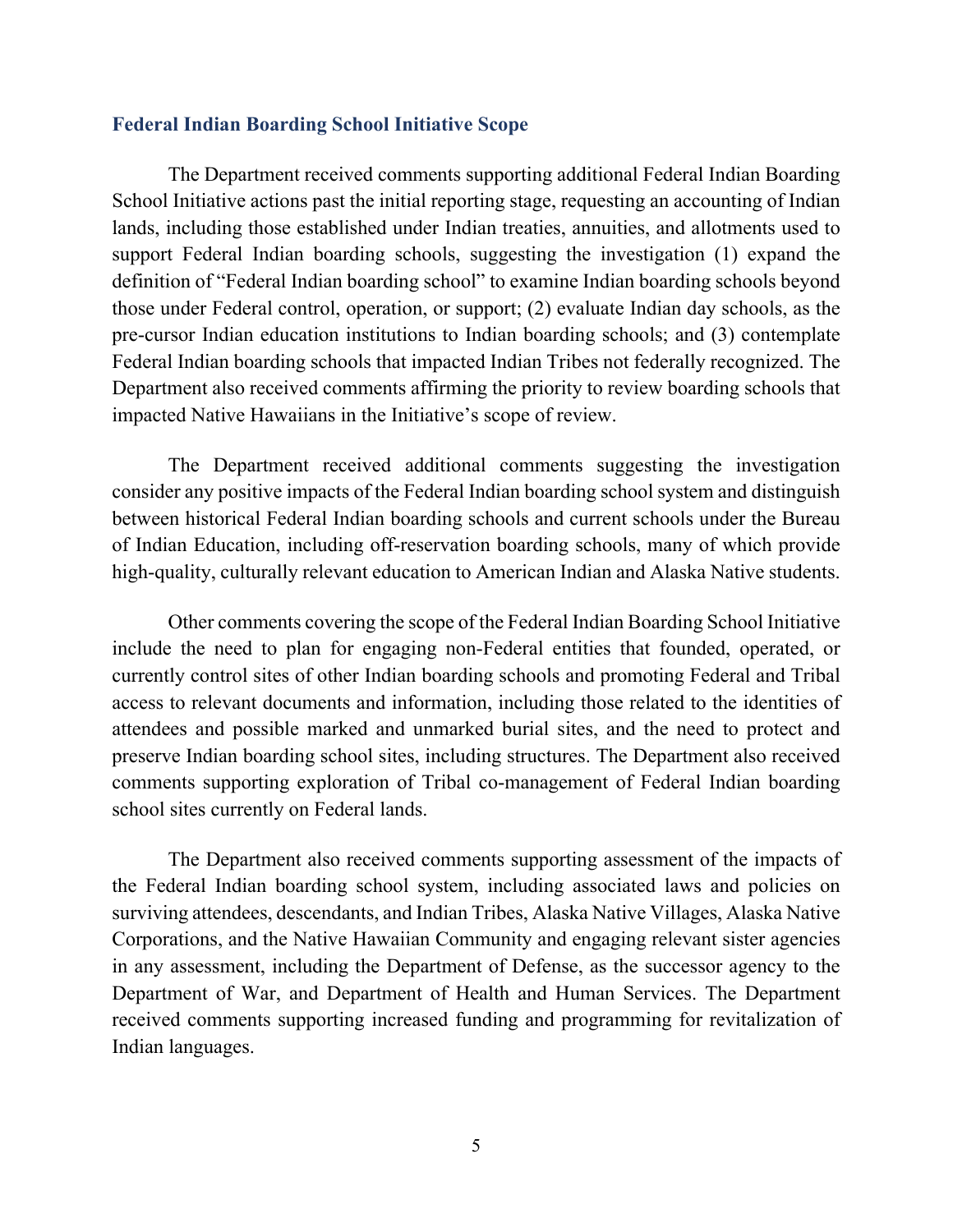## **Actions Outside the Federal Indian Boarding School Initiative**

The Department also received comments covering actions outside, but related to, the Federal Indian Boarding School Initiative, including, but not limited to, the following:

- Support for a Federal apology for the Federal Indian boarding school system;
- Support for increased congressional funding for the Indian Health Service to increase mental and physical health care, including for a national hotline for Indian boarding school attendees and their families;
- Support for protection, reclamation, and co-management of Indian boarding school sites not currently on Federal or Tribal lands for preservation and education;
- Support for congressional legislation covering Federal and non-Federal Indian boarding school systems and for the Department to support that legislation if Congress requests for the Department to provide its views;
- Support for other Federal agency research into the Federal Indian boarding school system;
- Support for funding sources for Indian Tribes, Alaska Native Villages, and the Native Hawaiian Community for identification and repatriation or disinterment of human remains at marked and unmarked burial sites associated with Federal Indian boarding schools;
- Support for developing a healing model for Indian boarding school attendees;
- Support for increased funding for Tribal Historic Preservation Offices and associated staff to address Indian boarding schools;
- Support for further Tribal consultation on public preservation efforts of Federal Indian boarding school sites; and
- Support to examine First Nation, Inuit*,* and Métis attendees at U.S. Federal Indian boarding schools along the northern U.S. border.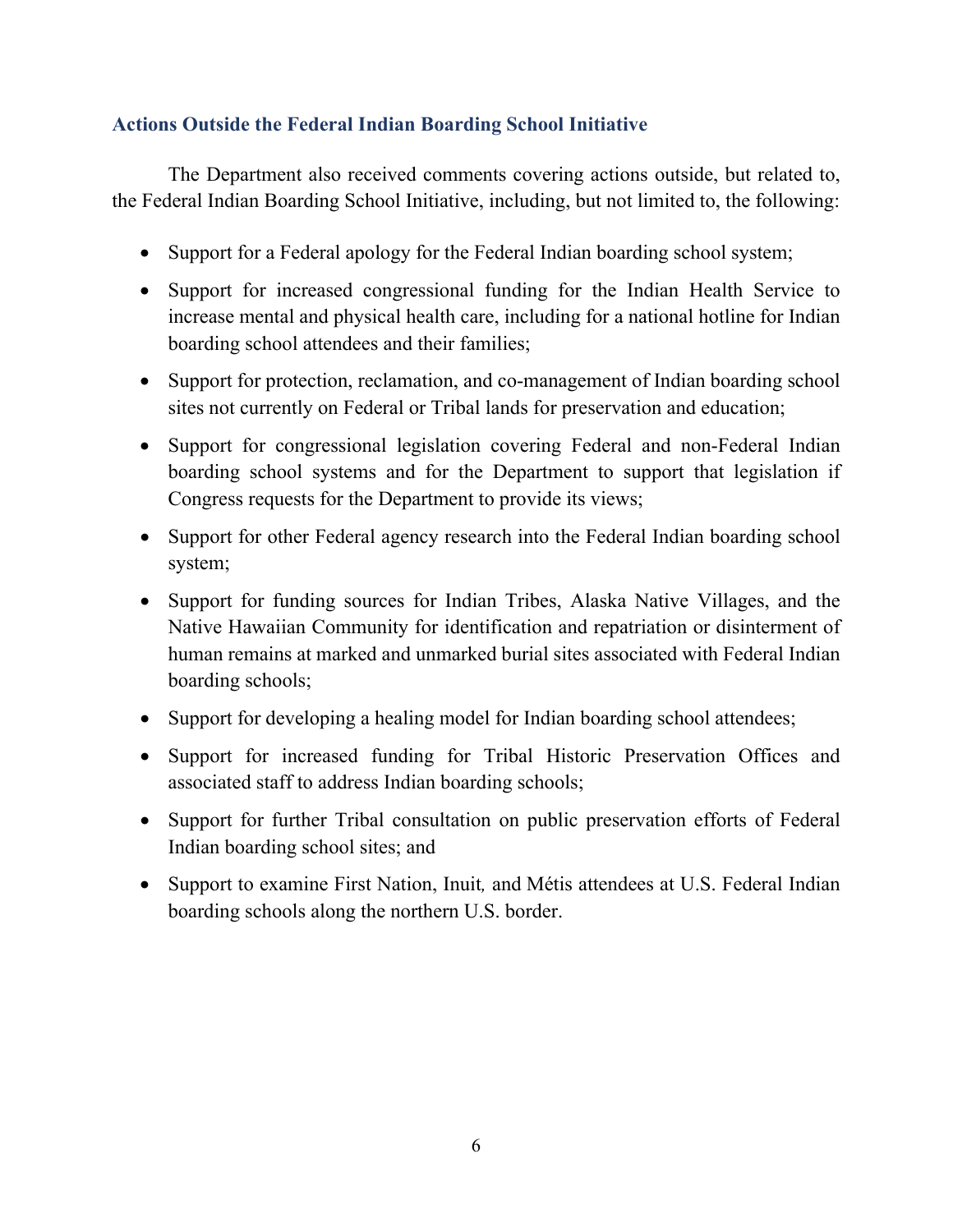### **Consultation Participant Views**

"[T]he real truth of [federal Indian] boarding schools is not in the archives. It's in Indian families. It's in the stories of survivors."

 $-$  Veronica Pasfield, Bay Mills Indian Community.<sup>1</sup>

"Indigenous populations have lived through these horrific life tragedies, which then replay endlessly through the generations in cycles of substance abuse, addictions, generational disparities, chronic illnesses, violence, self-hatred, survivor's guilt, cultural dissociation and unremitting grief."

– J.C. Seneca, Seneca Nation of Indians.2

"I was born in 1949, and my whole family, from great-grandparents, all the way through my family to my son, have gone to the boarding schools … [M]y parents were young parents in their 20s and had just come out of the boarding school, where they had been in the [19]30s and [19]40s … [M]y mother had been put there at five years old, and she didn't leave until she graduated. So, she didn't really know how to be a mom or didn't really know how to [be] … a loving mom … And neither did my dad. One thing they did learn while they were there [is] ... how to discipline and they learned what alcohol was, so ... growing up … there was a lot of violence, a lot of alcoholism. And that wasn't just in our home, it was throughout the [Indian] reservation ... We grew up and became alcoholics. So, now, we do have post-traumatic stress disorder. We've got all of the things that come from the boarding schools … Why aren't more people who've had to live through this, why are we not being talked to? Why are we not talking about it?"

– Andrea Big Goose, Washoe Tribe of Nevada and California.<sup>3</sup>

"[O]ral punishment had a longer impact on me than the physical punishment … What hurt me the most was the tone of the voices my punishers used when I was disciplined for speaking Yup'ik in class … This loss [of language] led to the loss of understanding oral traditions of our people. These oral traditions were part of the foundations of the Alaska Native societies. This may never be revived again among some of the Alaska Natives, for

<sup>&</sup>lt;sup>1</sup> U.S. Department of the Interior, Bureau of Indian Affairs, Indian Boarding School Initiative Tribal Consultation, November 17, 2021, p. 66, lines 17-20.

<sup>2</sup> U.S. Department of the Interior, Bureau of Indian Affairs, Indian Boarding School Initiative Tribal Consultation, Written Comment, December 23, 2021.

<sup>3</sup> U.S. Department of the Interior, Bureau of Indian Affairs, Indian Boarding School Initiative Tribal Consultation, November 18, 2021, pp. 91-93, lines 21-10.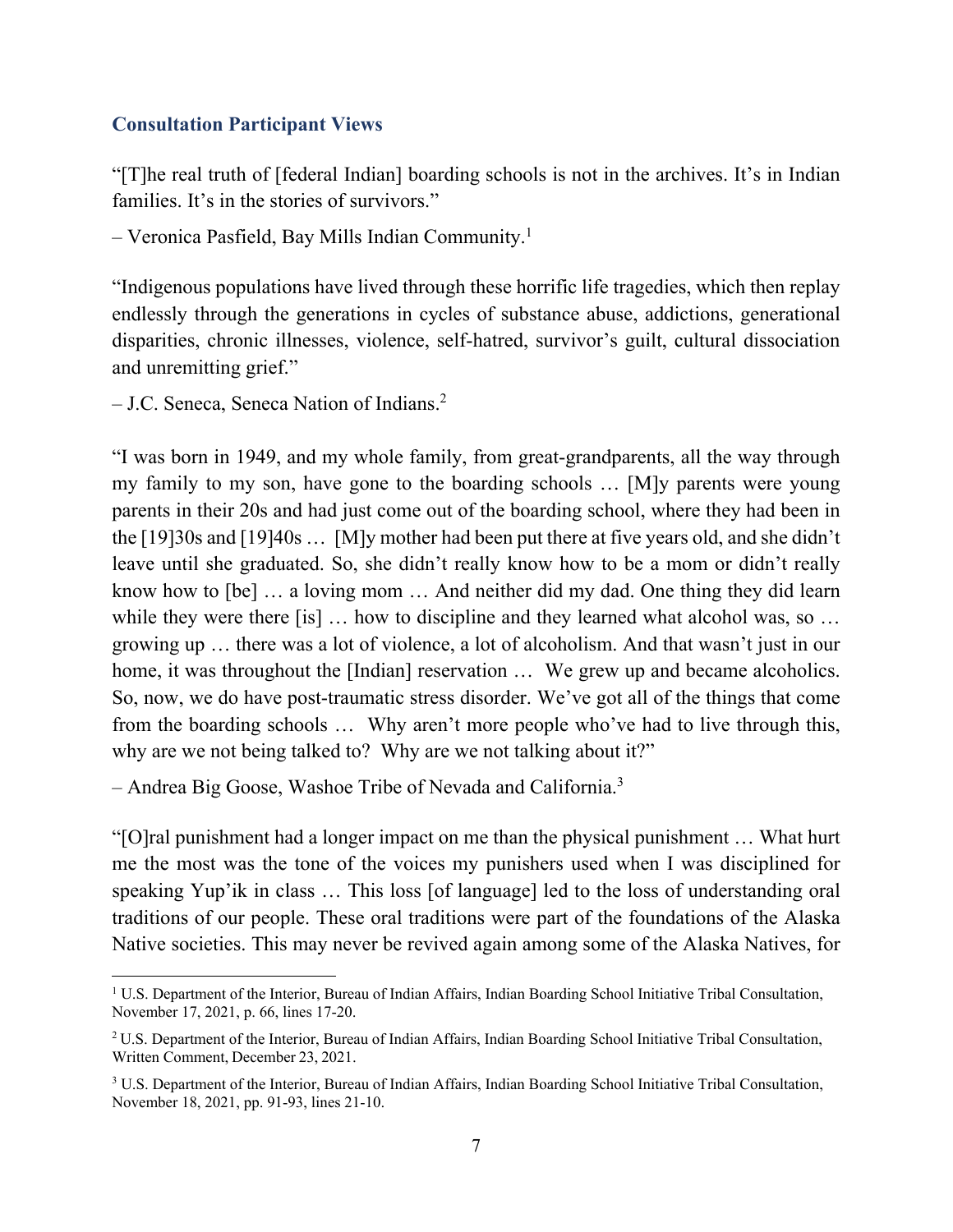example, the Eyak people of Southcentral Alaska as the last Eyak speaker died several years ago. Loss of languages also led to the [loss of] traditional means of raising children among some of the Alaska Native societies. That loss also [led] to the loss of knowing what plants are edible and can be used for medicine as well. How will these losses be revived?"

– Nelson N. Angapak, Sr., Native Village of Tuntutuliak.4

"What they took from us from the intellect was a way of life, a way of medicines, a way of subsistence, a way of looking at our environment, looking at our universe … we had our spirituality taken away in a very, very different concept of what they call religion was enforced upon us. And then even our physical way of life was changed. We had a whole different subsistence pattern[] … no longer our way of hunt … instead changed to flour. And then our emotions became different. Now, we knew what sadness was. Our children know what loneliness is, what sadness is. And now we know what anger is."

 $-$  Ione Quigley, Rosebud Sioux Tribe.<sup>5</sup>

"We can start … the healing … for our people. I'm really excited about this report, so that we can get a written record of what transpired to our people … [W]e have a very [telling] perspective about what it took to bring back our children … The burden of NAGPRA and … repatriation is … always put on the Tribe to basically determine … these human remains of ancestors belonged to us."

– Jordan Dresser, Chairman, Northern Arapaho Tribe.6

<sup>4</sup> U.S. Department of the Interior, Bureau of Indian Affairs, Indian Boarding School Initiative Tribal Consultation, Written Comment, December 20, 2021.

<sup>5</sup> U.S. Department of the Interior, Bureau of Indian Affairs, Indian Boarding School Initiative Tribal Consultation, November 23, 2021, p.57, lines 2-19.

<sup>6</sup> U.S. Department of the Interior, Bureau of Indian Affairs, Indian Boarding School Initiative Tribal Consultation, November 23, 2021, p. 26, lines 7-10, p. 27, lines 2-8.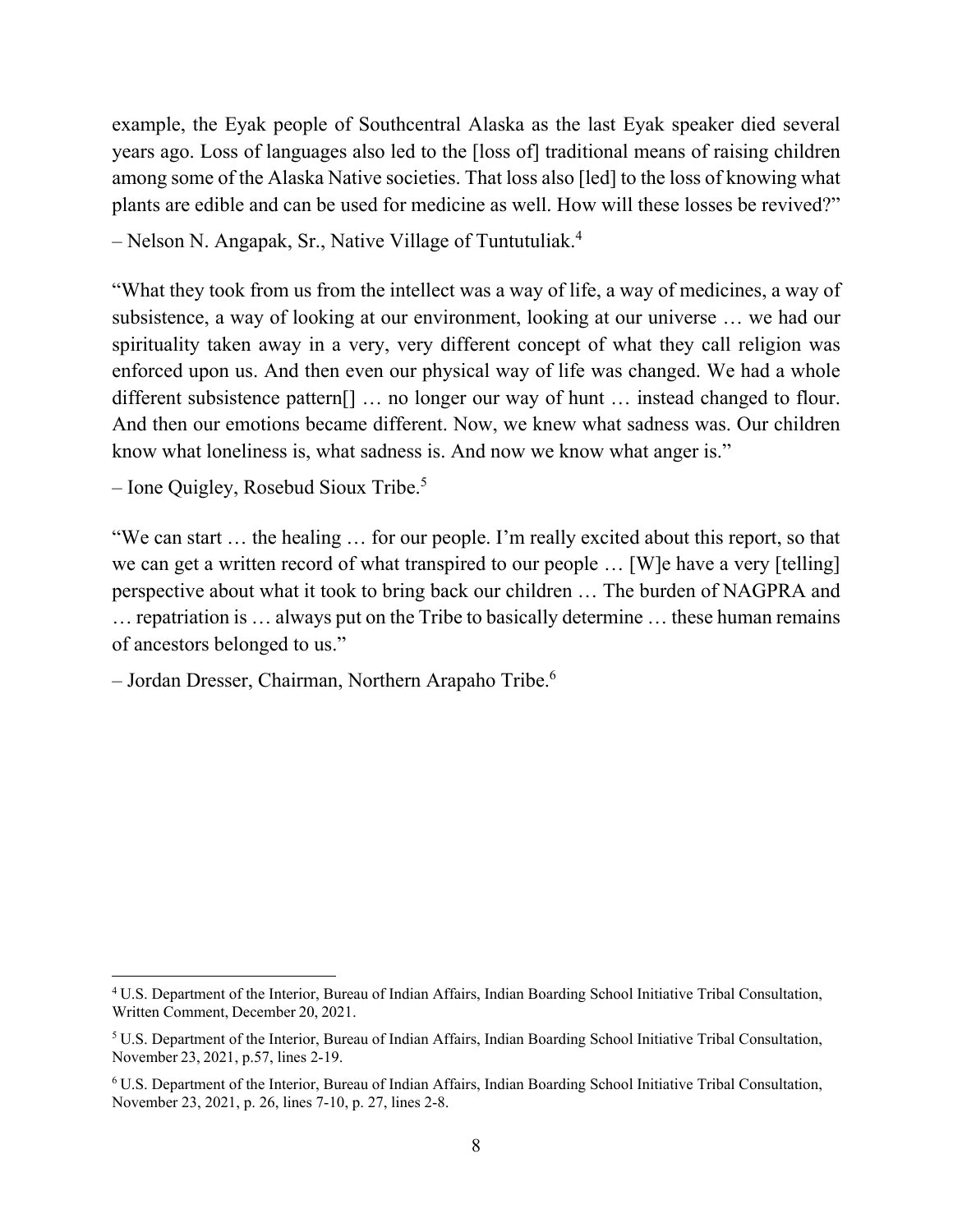"My father was one of the boys that was walking down the dirt road picked up by the Indian police and a week later found [him]self[] 800 miles away in a boarding school … And here on [the] Wind River Indian Reservation, we have a boarding school … where a lot of students went … [F]rom that time period … there was death. It's the same old story that we keep looking for our records and the trauma that comes with just having them say, '[Y]our relatives attended school here, but you know what, she never made it home' … [I]t's so personal and that hits you and it's so emotional."

– John Washakie, Co-Chair, Eastern Shoshone Tribe.7

"Prior to 1936, many … students were taken from their families involuntarily. Students were indoctrinated in non-Indigenous ways of learning, speaking, and thinking. Intense instructional and disciplinary regimes sought to exterminate languages and lifeways to make children into domestics, workers, and consumers for the benefit of non-Indigenous society … [R]egarding unmarked graves and missing children … throughout Indian Country … [t]hey are [the] heritage of our Creator … [T]hese comments sum up the request for national-scale thinking and planning to be balanced with local investments and capacity expansion, consultations, investigations, and partnerships directed toward reconciliation."

– Gwendena Lee-Gatewood, Chairwoman, White Mountain Apache Tribe. $8$ 

"We are all survivors of what we call residential schools … My grandparents were sent to residential schools … My grandfather … worked in the barns. And he worked with the cows and the pigs and the chickens and the turkeys, and he never remembered ever eating except from the scraps from the table of the nuns and the priests."

– Ronald LaFrance, Tribal Chief, Saint Regis Mohawk Tribe.9

"I believe that the assimilation process broke our people, destroyed [our] hoop, or circle of life. The future generations will try to heal the circle, heal the people, and heal the future generations to ensure love, survival, and the healing of our people."

– Lisa Skippergosh-Young, Little Traverse Bay Bands of Odawa Indians.<sup>10</sup>

<sup>7</sup> U.S. Department of the Interior, Bureau of Indian Affairs, Indian Boarding School Initiative Tribal Consultation, November 23, 2021, p. 69, lines 17-22, p. 70, lines 1-4, p. 71, lines 13-19.

<sup>&</sup>lt;sup>8</sup> U.S. Department of the Interior, Bureau of Indian Affairs, Indian Boarding School Initiative Tribal Consultation, November 17, 2021, p. 69, lines 17-22, p. 70, lines 1-2, p. 74, line 2, 18-22, p. 75, lines 5-9.

<sup>9</sup> U.S. Department of the Interior, Bureau of Indian Affairs, Indian Boarding School Initiative Tribal Consultation, November 17, 2021, p. 42, lines 1-2, 10-16.

<sup>&</sup>lt;sup>10</sup> U.S. Department of the Interior, Bureau of Indian Affairs, Indian Boarding School Initiative Tribal Consultation, Written Comment, December 10, 2021.